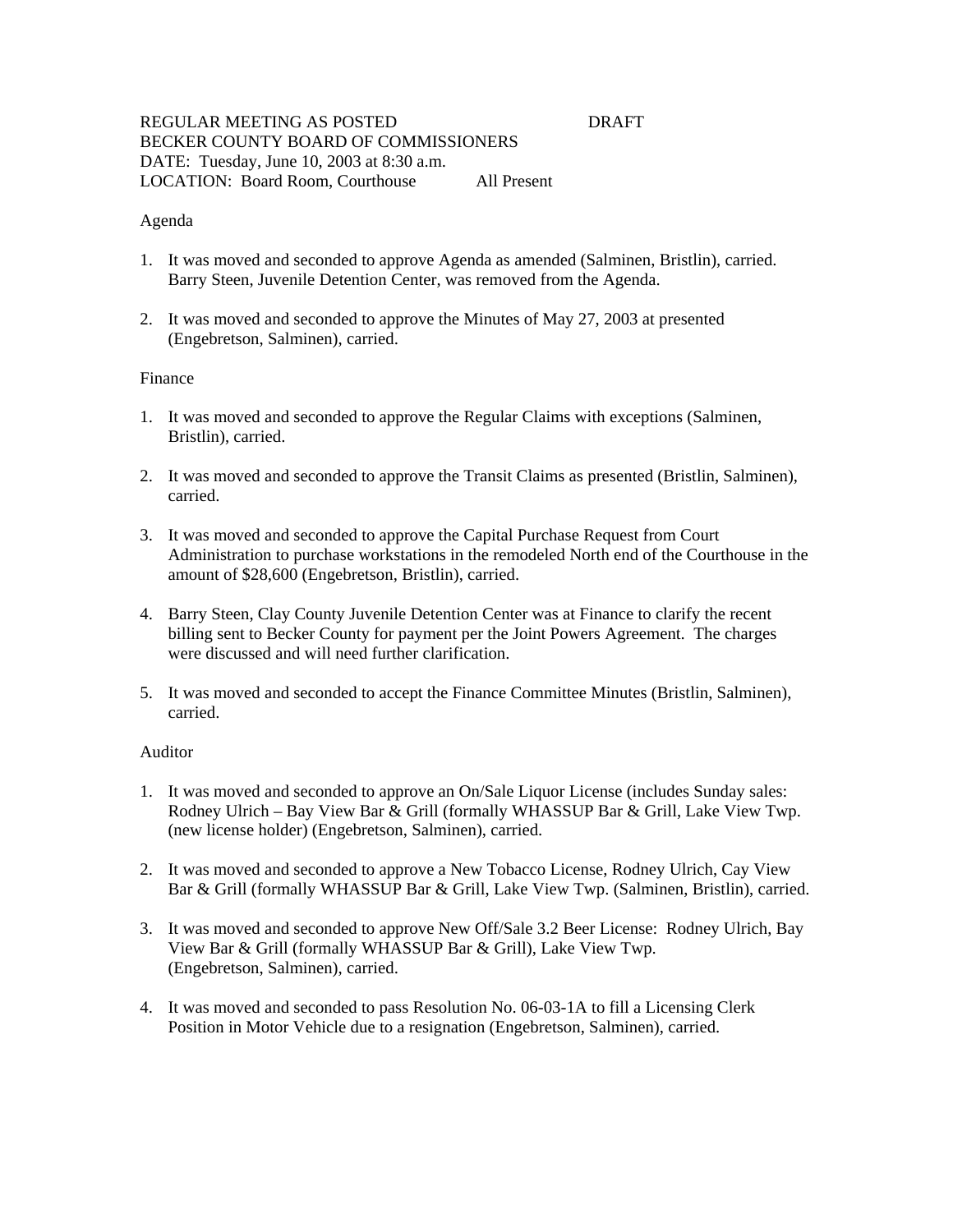# **Sheriff**

1. It was moved and seconded to approve the Fee for Concealed Weapons Permits at \$75 for Becker County Residents and \$100 for Non-Residents, effective May 28, 2003 (Bristlin, Salminen), carried.

# Highway

- 1. Bid Award on Project SAP 03-639-08 will be brought back to the Board upon completion of the Right-of-Way easements.
- 2. It was moved and seconded to pass Resolution No. DOH 06-03-1C, Bid Award Project SAP 03-639-07 & 03-650-02 (Engebretson, Bristlin), carried.
- 3. A construction update was given on County Highways.

# Ag Inspector

Orvis Olson updated the Board on recent legislation concerning amendments to MN. Stat. 2002, Sec. 18.79 and how it pertains to County Ag Inspectors. There was discussion of Township Ag Inspection Training done by the County Ag Inspector. It was moved and seconded to have the County Administrator and the Ag Inspector send a memo to the attendees of the training sessions to request an evaluation of the training (Engebretson, Bristlin), carried.

### Assessor

- 1. It was moved and seconded to pull Parcel # 19.8552.000 from the Abatement list (Salminen, Bristlin), carried.
- 2. It was moved and seconded to approve the following Abatements (Salminen, Bristlin), carried.

# 2003 Tax Payable

| Parcel #         | Twp./City         | Amount     | Reason     |
|------------------|-------------------|------------|------------|
| 03.0583.633      | <b>Burlington</b> | \$274      | Homestead  |
| 06.0883.000      | Cormorant         | 472        | Homestead  |
| 20.0537.000      | Maple Grove       | 426        | Homestead  |
| 49.0865.819      | Detroit Lakes     | 260        | Correction |
| 49.1641.000      | Detroit Lakes     | <b>200</b> | Correction |
| 2002 Tax Payable |                   |            |            |
| 19.8552.0        | Pulled            |            |            |
| 49.0865.819      | Detroit Lakes     | 155        | Correction |
| 49.1641.000      | Detroit Lakes     | 193        | Correction |

# Human Services

1. Transit Claims were approved under Finance